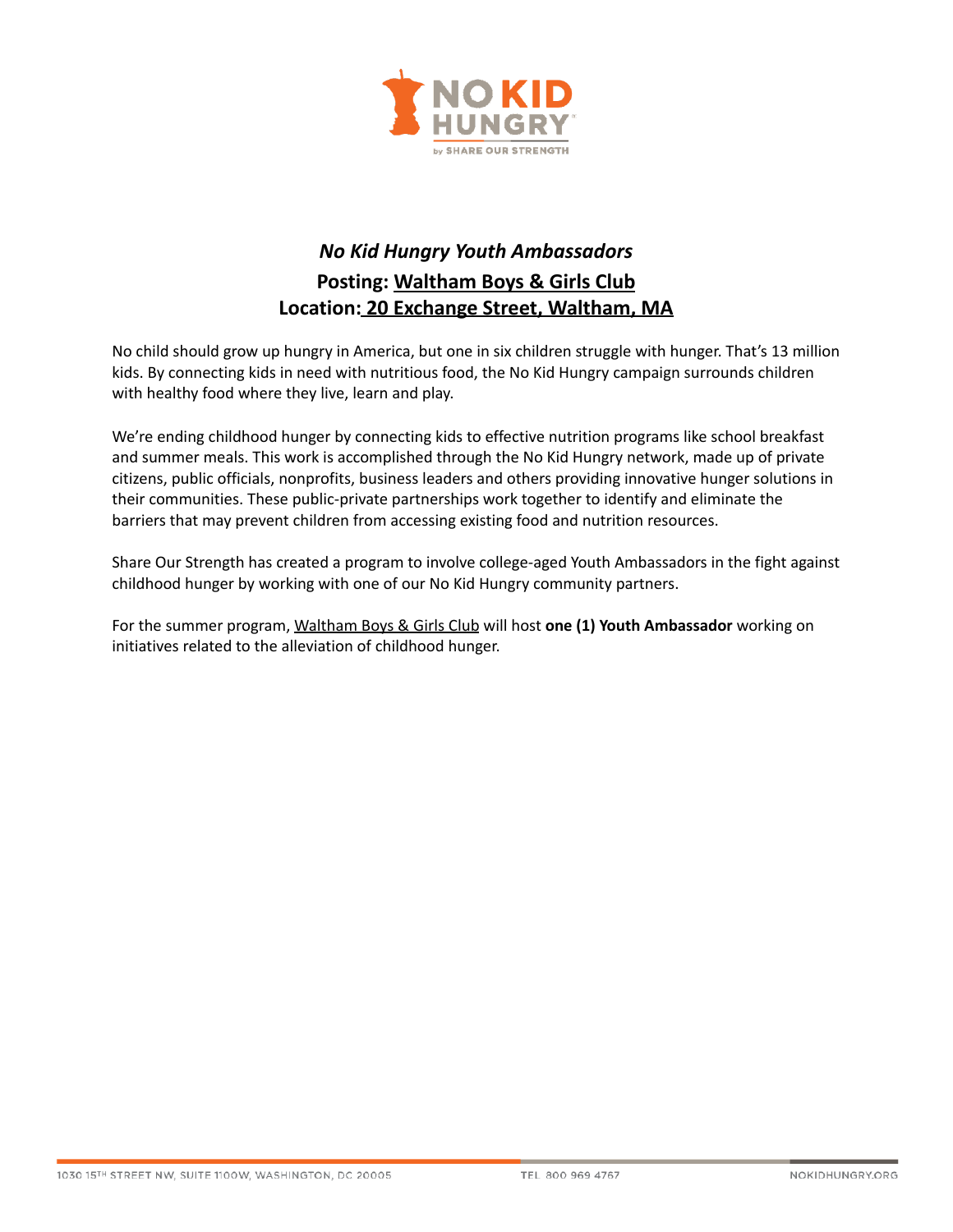

## JOB RESPONSIBILITIES:

General:

Youth Ambassadors will work to promote the Summer Eats program through community outreach, social media engagement, events, and more. The breakdown of responsibilities will be:

- Community Intensive Outreach & Promotion–50%
- Event planning—15%
- Social media--10%
- Material Distribution—10%
- Share Our Strength Programmatic Work-10%
- Administrative duties–5%

Includes:

- Work collaboratively with Summer Eats team to develop and implement a strategy and timeline that promotes the program and engages youth and families in order to increase participation
- Outreach to local businesses, faith-based organizations, youth organizations, etc., to help build relationships in the community
- Direct outreach and promotion in the community through Blitz days, flyer and signage distribution, and partner engagement
- Event planning to engage local community
- Planning and implementation assistance for targeted advertising initiatives
- Evaluation assistance to determine success of promotion strategies
- Crafting social media, blog posts, and other written content

## QUALIFICATIONS:

No Kid Hungry seeks enthusiastic college students to join our program as Youth Ambassadors.

The ideal candidate will have:

- A great attitude and willingness to work on all kinds of projects
- Interest in hunger issues
- Commitment to working with diverse communities
- Reliability, responsibility, and a good work ethic
- Good customer service and interpersonal skills
- Ability to work independently
- Familiarity with social media
- Use of personal laptop and mobile phone preferred